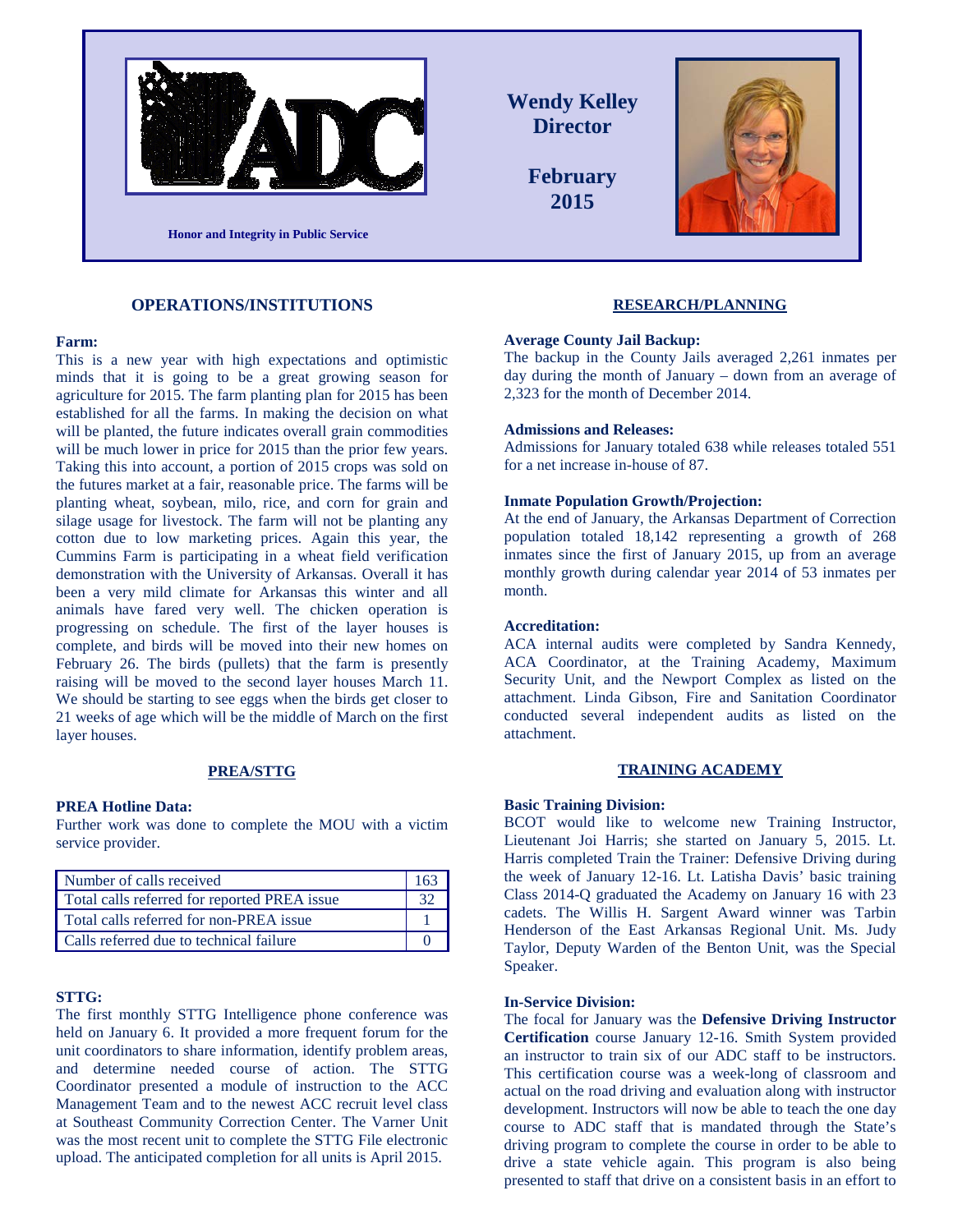be proactive and learn better driving skills while transporting inmates or while on official business. A new class started on January 15. It is **Employee Misconduct for Supervisors**. Randy Shores presented this class to new and seasoned supervisors with the idea that misconduct is more than just a sexual relationship with staff. Supervisors need to understand the boundaries between them and subordinates.

#### **eAcademy Division:**

In January, ADC employees completed a total of 5030 hours of eCADEMY training. Nine percent of ADC employees completed at least one course during that time frame for an average of 1.1 hours per staff member.

### **RE-ENTRY**

## **CHAPLANCY SERVICES**

#### **Benton Unit:**

On January 17, 24, and 31, Stepping Up classes were given. Also, on January 17, the House of Refuge Ministries conducted service with 20 inmates and five volunteers participating. The movie "Courageous" was showed on January 24 with 65 inmates attending. Then on January 31, the Know the Truth Ministries conducted a service with 15 inmates and two volunteers in attendance.

### **Maximum Security Unit:**

On January 31, volunteer training was held with 25 attendees.

### **North Central Unit:**

New Life Family Fellowship Church in Leslie, Arkansas held a revival with 111 inmates in attendance and a memorial service for a CRA was held with 77 inmates attending.

#### **Tucker Unit:**

A movie was played in the Chapel with over 100 inmates attending.

### **Pre-Release:**

|                   | <b>Slots</b> | <b>Completed</b> | <b>Removed</b> | <b>Clients</b> |
|-------------------|--------------|------------------|----------------|----------------|
| McPherson         | 15           |                  |                | 13             |
| <b>NCU</b>        | 25           |                  |                | 14             |
| <b>Pine Bluff</b> | 100          |                  |                | 100            |
| <b>Total</b>      | 140          | 23               |                | 127            |

There are 339 males and 66 females on the waiting list within 18 months of their release date and of those, seven males and one female are mandated by the Board of Parole. The average time on the waiting list is about three months. The total on the waiting list including those not currently within the identified time frame is 497 males and 101 females.

### **Volunteer Services:**

The total number of non-religious volunteer hours for the month of January was: **66**

| Unit           | <b>Hours</b> |
|----------------|--------------|
| <b>Cummins</b> |              |
| McPherson      |              |

| <b>MCWRC</b>          |    |
|-----------------------|----|
| <b>North Central</b>  |    |
| <b>Ouachita River</b> | 38 |
| Pine Bluff            | 12 |
| <b>PAWS</b>           | 12 |
| Wrightsville / Men    |    |

**\*Note:** Non-religious volunteer hours are reported to the Department of Human Services along with Regional maintenance hours.

### **ADMINISTRATIVE SERVICES**

#### **Administrative Services Division Reports (attached):**

**Gifts, Grants, and Donations/Inmate Welfare Fund Balance (required by policy):**

The donations for the month of January 2015 were \$334.99.

### **Inmate Welfare Fund**:

Balance on January 31, was \$3,113,629.

### **PAWS in Prison Fund**:

Balances total on January 31, was \$94,201.22. Account (7004822) \$17,176.60 and account (NDC0500) \$77,024.62.

#### **Vacancies, Hires, and Terminations**:

On January 31, 2015 there were a total of 432 vacancies, 99 new hires, and 90 terminations at the various ADC locations.

### **Procurement/Contracts (required by policy):**

For January 2015, Purchase Orders and Contracts in excess of \$10,000 amounted to \$4,003,446.55. Of this amount, \$1,143,243.02 was for Inmate Care and Custody related items (food, shoes, clothing, etc.). Bulk fuel costs for the month of January were \$42,925.21 - average cost of bulk diesel was \$2.11/gallon; average cost of E-10 was \$1.74/gallon.

### **Budget Section Update:**

For January, there were no Act 715 cases.

#### **HUMAN RESOURCES**

#### **Benefits:**

There were 156 performance evaluations; 29 MIPS promotions; and 127 MIPS payments. One hundred nine FMLA requests were processed and all were approved. A total of 11 catastrophic leave requests were processed with eight applications approved and awarded 2,999 hours, and three applications denied. There were six applications received for shared leave with three denied and three approved for 1,456 donated hours.

#### **Employment:**

Facebook results for the month were: 209 new likes and 8,801 total likes of our page. Through Discover Corrections, there were 509 people from across the U.S. who viewed ADC's page. This site does not allow you to review comments made unless the viewer applies for a position through their site and is hired. In January there were no applications submitted for ADC through the Discover Corrections website. The Human Resources Recruiter coordinated Job Fairs in the following locations: January 20, at the West Helena Workforce Center; January 21, at the Forrest City Workforce Center; January 28,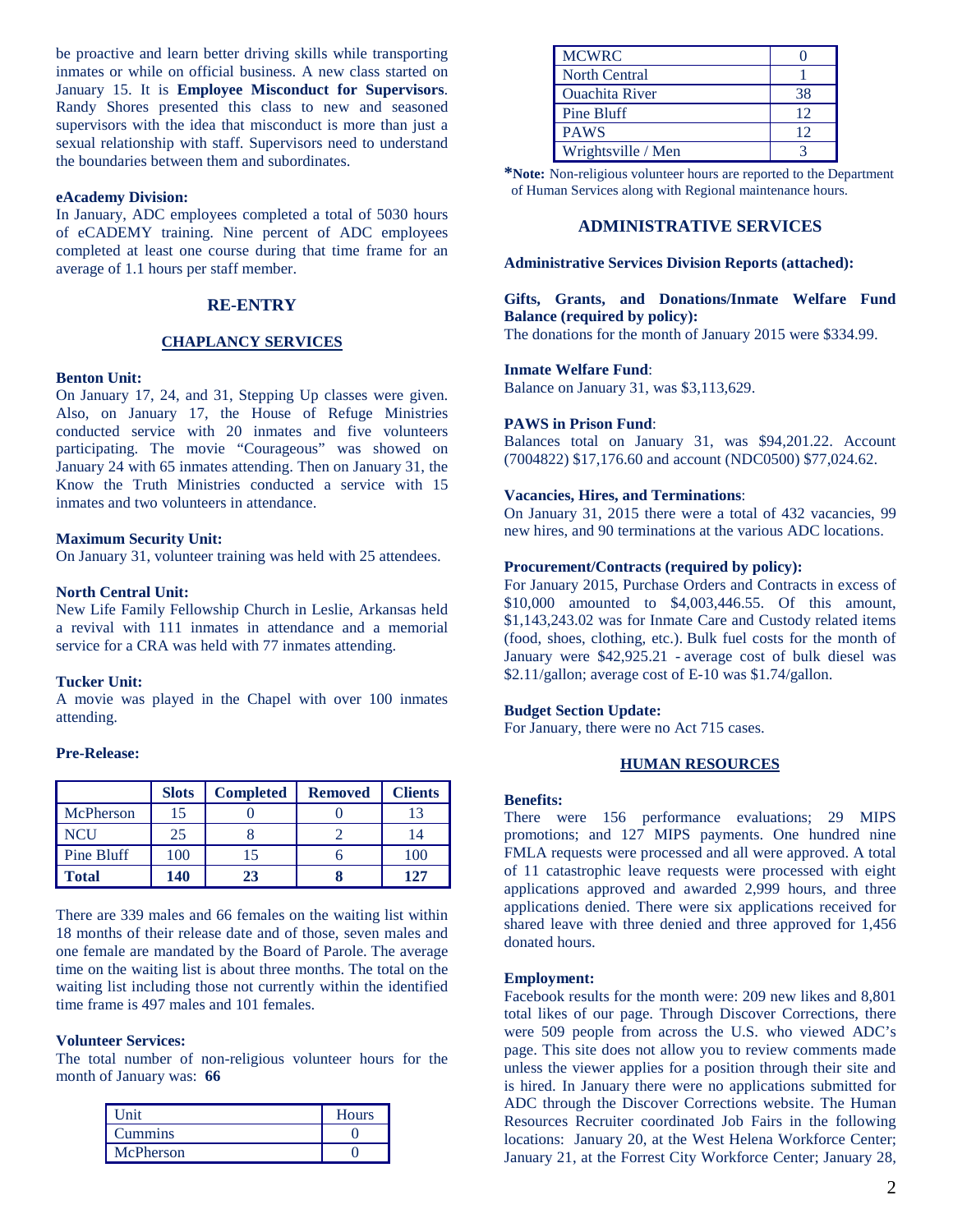at the West Memphis Workforce Center; and January 29, at the Pine Bluff Workforce Center. The recruiter visited with a total of 82 potential applicants during these job fairs. The reporting features that INS (Information Network Systems) has developed for AR State Jobs website (all agencies) have been implemented. We have requested agency specific features, but have not received notification that those changes have been made. We are not tracking CO I positions through AR State Jobs because the Department advertises these positions monthly and there is no way of being able to hire more than one applicant per advertised position. We are still using both ways of reporting. The report through AR State Jobs provides the following information:

- Advertised positions
- Applications received
- Gender
- How many did not meet qualifications and a reason they did not meet - (1-experience; 2-license or certifications; 3 other)
- How many met minimum qualifications
- How many need further review
- How many were not processed
- Positions hired
- Race
- Veteran status

There were a total of 1,973 applications received during January through ARStateJobs.com. A total of 41 Non-Correctional applications were processed in January. A total of forty-one Non-Correctional applications were processed in January. Seventy-two CO I applications were processed with the following results: sixty-eight Correctional Officers were hired and four Correctional Officers were re-hired. In addition, twenty-four Correctional Officers were hired that were pending from December.

### **Physical Assessments:**

There were a total of 141 applicants and incumbent personnel that were assessed in January. One hundred five incumbent personnel took their physical assessments and all passed. Thirty-six applicants took their physical assessments and all passed.

### **Workplace Safety:**

In January, the modified version of the Health and Safety Plan was presented to two Basic Training classes with a total of 96 cadets in attendance. There were 53 incidents reported to company nurse in January, which is our total to date for the beginning of 2015. The Pine Bluff Unit and the Randall L. Williams Unit were placed on the Arkansas Workers' Compensation Rule32 Program in January. The review process has been completed, and we are waiting on the Commission to release the units from the program.

## **INFORMATION TECHNOLOGY/eOMIS**

The Tucker Fuel Master system was brought online this month. The systems are working properly and the software installation location has been determined. The unit is still running the pumps on manual processing until all of the Procurement settings can be made and tested.

Also, this month we closed the current contract with Microsoft and SHI and have received the initial paper work to start 2 new 3-year contracts. This will allow us to more efficiently allocate our licensing for upgraded hardware and will allow savings of about \$47,000 yearly. These two contracts require final review with SHI.

Several network lines were run and tested for electronic Parole Board Hearings at Delta, Benton, Grimes, Varner, Cummins and Tucker Chapel. There are two more lines to be determined and completed but every applicable unit now has at least one connection available, some as many as five, for Parole Board to use. This will allow them eOMIS access while onsite. Parole Board does plan to transition to an off-site video solution.

The 13<sup>th</sup> Street Women's Work Release building was wired for both phones (VOIP) and Internet this month and is now online with both services. The Internet is currently handled by a temporary (wireless 4G), yet capable, solution while AT&T completes the order for a permanent fiber install. It is scheduled to be complete by mid-March.

After an initial audit of computers at Vo-tech and School District, five IT staff members are conducting audits of all of their sites. The findings have led us to schedule a meeting with Dr. Allen, Dr. Glover, Joe Kelnhofer, Diane Kelnhofer and their IT staff. We will be coordinating with all involved throughout this audit process.

We met with the Attorney General and forensics team this month to review a video solution (IRecord) for SOCNA. During this meeting, we were also able to get insight and opinions on some of the forensic tools we are currently reviewing to help our entire auditing process.

## **PROCUREMENT**

### **Contracts/Bids Status:**

- Contract Renewals Waste Disposal – Newport Complex Liquid Bleach Push Brooms
- Contracts/Bids (awarded) Chiller for Ester Unit (ABA bid)
- Minority Spending  $2<sup>nd</sup>$  Quarter FY15 October – December - \$692,909.13 Total to Date FY15 - \$1,071,144.93 (7.84%)
- Meetings/Conferences
	- Procurement Forum hosted by OSP
	- Items Discussed
		- Split Purchasing
		- Professional Services Contract Process for \$10k to
	- \$50k
		- Illegal Immigrant Form Change
	- Writing Specifications
- New Employee

Fiscal Support Analyst: Wanda Reeves (replacing Jennifer Poteet who promoted to Accounting control in October)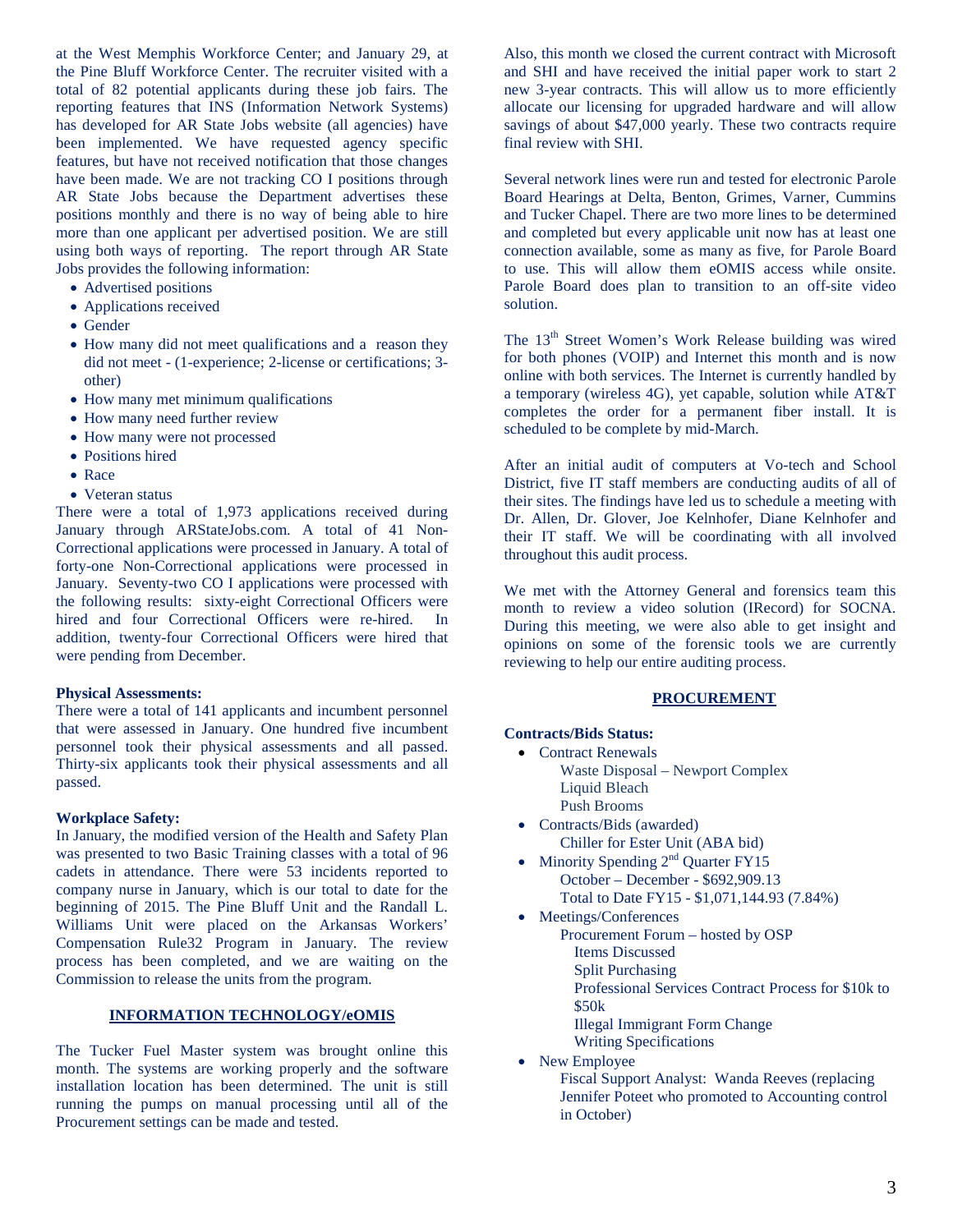## **HEALTH/CORRECTIONAL PROGRAMS**

|              | <b>Slots</b> | <b>Completed</b> | <b>Removed</b> | <b>Clients</b> |
|--------------|--------------|------------------|----------------|----------------|
| <b>RSVP</b>  | 238          |                  |                | 70.            |
| <b>SOFT</b>  | 30           |                  |                |                |
| <b>Total</b> | 268          |                  |                | 78             |

#### **Sex Offender Treatment Programs:**

There are 574 males on the waiting list for RSVP and 31 females on the waiting list for SOFT within five years of their release date and of those 62 are mandated by the Board of Parole. The average time on the waiting list from request is three to six months for stipulated. The totals on the waiting list, including those not currently within the identified time frame, are 1,429 males and 38 females. There were no **PREA** inmates in program at this time.

#### **Therapeutic Community:**

|              | <b>Slots</b> | <b>Completed</b> | <b>Removed</b> | <b>Clients</b> |
|--------------|--------------|------------------|----------------|----------------|
| McPherson    | $50*$        |                  |                | 51             |
| Tucker       | 129          | 13               |                | 122            |
| Wrightsville | $45*$        |                  |                | 49             |
| <b>Total</b> | 224          | 20               | 17             | 222            |

Note: Denotes transitional beds available at this treatment program. Tucker TC has 129 client slots and 7 peer counselor slots.

There are 171 males and 22 females on the waiting list within 18 months of their release date and of those 39 are mandated by the Board of Parole. The average time on the waiting list from request is 15 days. The total on the waiting list, including those not currently within the identified time frame, is 678 males and 74 females.

# **S.A.T.P.:**

|               | <b>Slots</b> | <b>Completed</b> | <b>Removed</b> | <b>Clients</b> |
|---------------|--------------|------------------|----------------|----------------|
| Grimes        | 100          |                  |                | 107            |
| McPherson     | $50*$        |                  |                | 49             |
| <b>MSU</b>    | 3            |                  |                | 3              |
| <b>RLW/CF</b> | 188          | 26               |                | 185            |
| Tucker        | $43*$        | 3                |                | 45             |
| Varner        | 44           | 5                |                | 44             |
| Wrightsville  | 135*         | 15               | 11             | 142            |
| <b>Total</b>  | 563          | 48               | 32             | 575            |

\*Denotes transitional beds are also available at these treatment programs.

There are 1,816 males and 413 females on the waiting list within 18 months of their release date and of those, 40 are mandated by the Board of Parole. The average time on the waiting list from request is 15 days. The total on the waiting list, including those not currently within the identified time frame, is 2,676 males and 533 females.

#### **R.P.U.**

The Residential Program Unit at Ouachita had three admissions and four discharges in January for an end of the month count of 70.

## **S.P.U.:**

The McPherson SPU Program had no admission and no discharges for an end of the month count of seven. The Hawkins Center SPU Program admitted none and none were discharged in January for an end of the month count of ten.

## **Habilitation Program:**

The Habilitation Program at the Ouachita River Correctional Unit provided treatment services to 37 inmates during January. There were three admissions and one was discharged for an end of the month count of 36.

### **Mental Health and Substance Abuse Staffing:**

The following Mental Health Services and SATP positions were vacant December and January:

|                                     | <b>December</b> | <b>January</b> |
|-------------------------------------|-----------------|----------------|
| Admin. Specialist/Analyst           |                 |                |
| <b>Advisors</b>                     |                 |                |
| <b>LPC</b>                          |                 |                |
| <b>Psychological Examiners</b>      |                 |                |
| Psychologists                       |                 |                |
| Rehab Adm/Facility Supv             |                 |                |
| <b>Social Workers</b>               |                 |                |
| <b>Substance Abuse Prog Leaders</b> |                 |                |

#### **Substance Abuse Education:**

Substance Abuse Education Groups were held at ten units and 20 inmates completed the program during January. The current waiting list is 601.

#### **Anger Management:**

Anger Management Groups were held at eight units and 514 inmates completed the program during January. The current waiting list is 3,510.

### **Thinking Errors:**

Thinking Errors Groups were held at 11 units and 187 inmates completed the program during January. The current waiting list is 3,703.

### **Suicide:**

There were 50 suicidal threats, gestures or low/moderate risk attempts during January. There were two serious attempts with no successful suicides.

#### **Outpatient:**

There were 1,779 inmates on the mental health med log at the end of January. Mental Health conducted the following contacts during January:

| <b>Case Management Contacts</b>   | 1,809 |
|-----------------------------------|-------|
| <b>Request for Interviews</b>     | 1,830 |
| <b>Testing</b>                    | 4     |
| <b>Intakes</b>                    | 681   |
| Unit Requests                     | 723   |
| Counseling (with treatment plan)  | 264   |
| Pre-Lock Up Reviews               | 438   |
| <b>Routine Seg Reviews</b>        | 877   |
| Seg Rounds (significant contacts) | 6,220 |
| <b>PREA Evaluations</b>           |       |
| Routine Follow-Up                 | 109   |
| Disciplinary (AR 834) Requests    | 214   |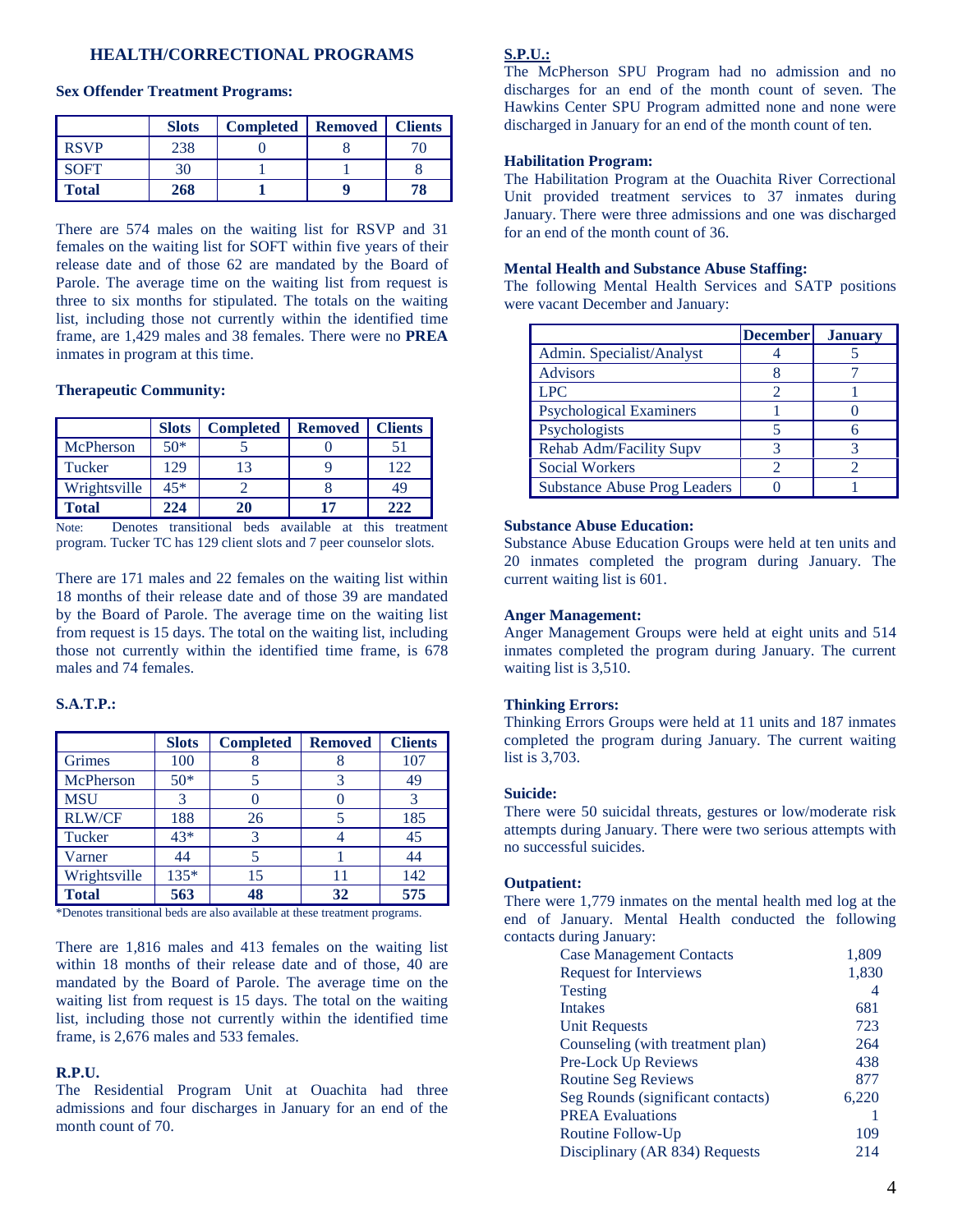### **Monetary Sanctions:**

Sanction reimbursements for December were \$34,700.00.

### **County Mental Health Requests:**

During January, there were 38 requests of a mental health nature received. Twenty-two inmates were fast tracked to ADC.

### **County Medical Health Requests:**

During January, there were 373 requests of a medical nature received and six were fast tracked.

#### **Deaths:**

There were eight inmate deaths in January; four claimed and four cremations.

#### **CCS:**

See attachment for the medical report regarding outside beds and emergency room visits.

#### **Medical Grievance Appeals:**

In January, there were a total of 298 appeals of medical grievances received and 276 appeals were answered. Thirtysix of those were found to be with merit and seven with merit but resolved.

#### **Institutional Grievance Appeals:**

There were a total of 434 appeals of institutional grievances received and 416 appeals were answered in January. Four were found with merit.

### **Inmate Formal/Informal Grievances:**

There were a total of 2,152 formal grievances filed and 3,789 informal grievances filed at various units in January.

### **SEX OFFENDER ASSESSMENT**

### **Assessments Completed:**

| <b>Risk Level</b> | <b>January</b> | <b>January 31, 2015</b> |
|-------------------|----------------|-------------------------|
| Level 1           |                | 1,124                   |
| Level 2           | 35             | 5,566                   |
| Level 3           | 16             | $5,632*$                |
| Default Level 3   |                |                         |
| Level 4           |                | 509                     |
| <b>Total</b>      | 43             | 12,831                  |

\*Level 3 total to date included default level 3

## **ACIC Numbers:**

The total number of sex offenders registered from September 1, 1997, to January 31, 2015: **14,335**

| In Compliance                               | 6,997 |
|---------------------------------------------|-------|
| Delinquent (Did not return address on time) | 909   |
| Confined                                    | 2,503 |
| <b>Out of State</b>                         | 2,666 |
| Address unknown (absconded)                 | 195   |
| Deported                                    | 156   |
| Deceased                                    | 855   |
| Incapacitated                               | 4651  |
| Out of USA                                  |       |

## **PAWS in Prison:**

| <b>Units</b>            | <b>Dogs In Training</b> |
|-------------------------|-------------------------|
| Hawkins                 |                         |
| <b>Maximum Security</b> |                         |
| <b>North Central</b>    |                         |
| <b>Ouachita</b>         |                         |
| <b>RLW/CF</b>           |                         |
| Tucker                  |                         |
| <b>Total</b>            |                         |

| Number of graduates for January                                 | 15  |
|-----------------------------------------------------------------|-----|
| Number of graduates year to date                                | 15  |
| Number of adoptions since program inception (Dec<br>2011)       | 488 |
| Current number of dogs in foster (graduated but not<br>adopted) | Q   |

#### **Regional Maintenance Hours:**

| Unit                                      | <b>January</b> |
|-------------------------------------------|----------------|
| <b>Benton Unit</b>                        | 5,338          |
| Delta Regional Unit                       | 1,528          |
| East Arkansas Regional Unit               | 1,496          |
| <b>Grimes Unit</b>                        | 1,352          |
| <b>McPherson Unit</b>                     | 212            |
| Randall L. Williams Correctional Facility | 1,744          |
| Miss. Co. Work Release Center             | 1,102          |
| <b>North Central Unit</b>                 | 7,800          |
| <b>Ouachita River Correctional Unit</b>   | 3,304          |
| <b>Texarkana Reg. Correctional Center</b> | 1,761.5        |
| <b>Tucker Unit</b>                        | 2,127          |
| Varner Unit                               | 1,128          |
| Wrightsville Unit                         | 1,400          |
| Wrightsville Satellite Unit               |                |
| <b>Total Hours</b>                        | 30,292.5       |

**\*Note:** Regional maintenance hours are reported to the Department of Human Services along with non-religious volunteer hours.

## **CONSTRUCTION/MAINTEANCE**

**Construction Expenditure Report (requested by Board):** The commitment/expenditure status of various construction projects as of January 31, is provided on the attached Construction Expenditure spreadsheet.

#### **Barbara Ester Unit:**

We are renovating barracks and re-roofing the unit; purchasing material; continuing to paint the unit; contractor working on HVAC renovation; installing new metal ceiling; working on plumbing repairs; pricing additional asbestos removal.

### **Boot Camp:**

We have installed the generator and new gas line.

### **Cummins Unit:**

We are working on chicken layer houses; working on electrical and plumbing; working on manure building addition; installing equipment.